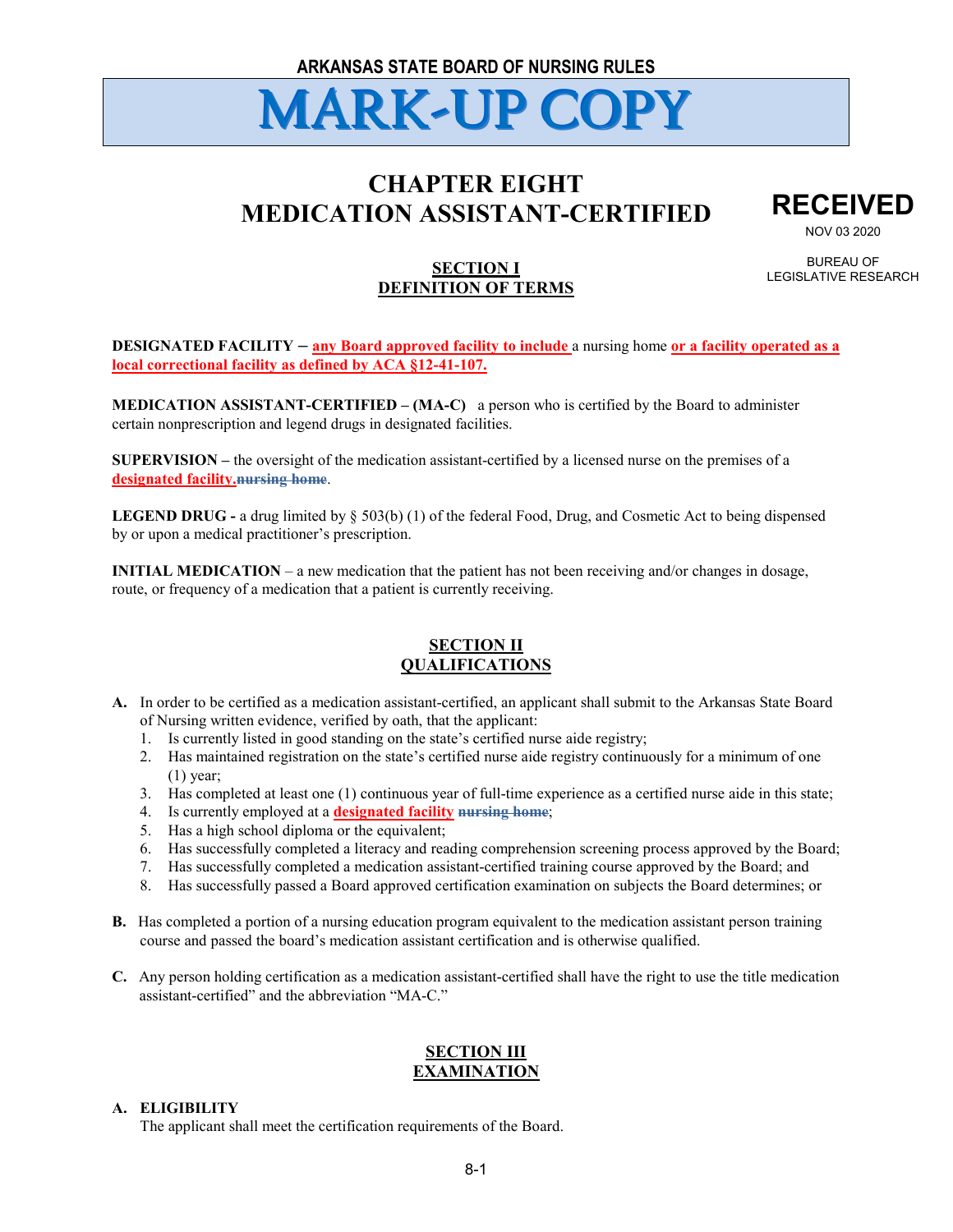#### **B. APPLICATION**

- 1. Applications for examination shall be completed and filed with the Board prior to the examination.
- 2. Verification of successful completion of the medication assistant-certified program including date of completion shall be received in the Board office directly from the institution which provided the program.

#### **C. FEE**

- 1. The examination fee shall accompany the application.
- 2. The examination fee (first time or retake) is not refundable.

#### **D. PASSING SCORE**

The passing score on the certification examination shall be determined by the Board.

#### **E. FAILING SCORE AND ELIGIBILITY TO RETAKE THE EXAMINATION**

- 1. Any applicant whose score falls below the passing score shall fail the examination.
- 2. The frequency and number of retests by unsuccessful candidates shall be determined by the Board.

#### **F. RESULTS**

Examination results shall be available to all applicants and to their respective schools.

# **SECTION IV MA-C IDENTIFICATION**

- **A.** Any person who holds a MA-C certification in this state shall use the legal title or abbreviation as set forth in Arkansas Code Annotated Section 17-87-101, et. seq. No other person shall assume any other name, title or abbreviation or any words, letters, signs, or devices that would cause a reasonable person to believe the user is certified as a MA-C.
- **B.** Any person certified as a MA-C shall wear a name badge with name and appropriate legal title or abbreviation during times when such person is administrating medications.
- **C.** The name badge shall be prominently displayed and clearly legible such that the person receiving medications may readily identify the type of personnel administering such medications.

# **SECTION V SCOPE OF WORK**

**A.** A MA-C may perform the delegated function of medication administration and related tasks under the supervision of a licensed nurse. A MA-C shall not administer any medication which requires nursing assessment or judgment prior to administration, evaluation and follow up, even if the medication is given by an approved medication route. A MA-C shall not administer medications to more than forty (40) patients during a shift **in a facility regulated by the Office of Long Term Care.**

#### **B. APPROVED MEDICATION ROUTES**

The routes in which nonprescription and legend drugs may be administered by a MA-C when delegated by a licensed nurse include:

- 1. Orally
- 2. Topically
- 3. Drops for eye, ear or nose
- 4. Vaginally
- 5. Rectally
- 6. Transdermally
- 7. Oral inhaler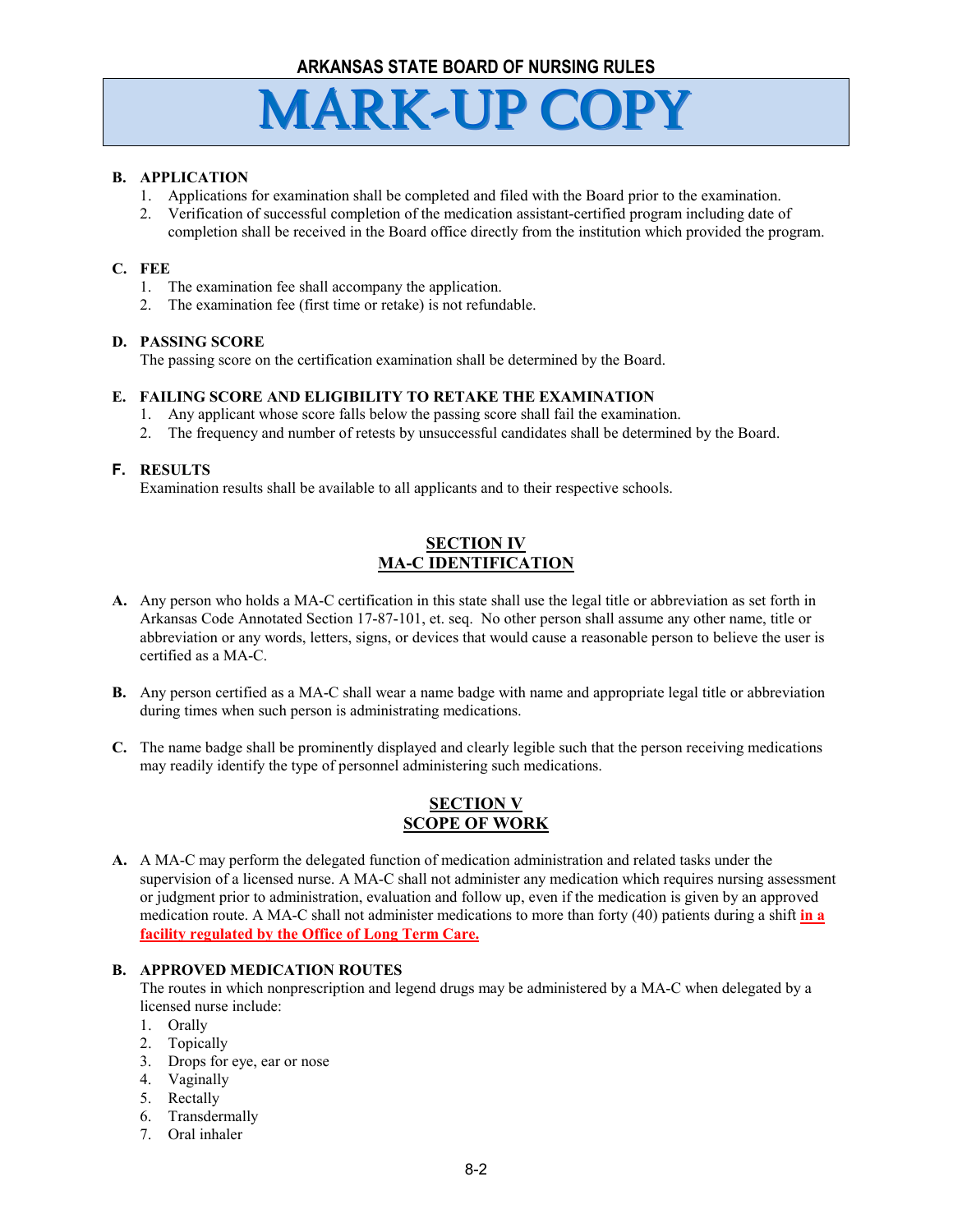

#### **C. TASKS NOT WITHIN THE SCOPE OF WORK**

Tasks which shall not be delegated to the MA-C include, but are not limited to:

- 1. Receive, have access or administer controlled substances
- 2. Administer parenteral, enteral, or injectable medications
- 3. Administer any substance by nasogastric or gastrostomy tube
- 4. Calculate drug doses
- 5. Destroy medications
- 6. Receive written or verbal orders
- 7. Transcribe orders from the medical record
- 8. Order initial medications (Refer to Section I, Definition of Terms)
- 9. Evaluate medication error reports
- 10. Perform treatments
- 11. Conduct patient assessments or evaluations
- 12. Engage in patient teaching activities
- 13. Order or receive medications by a route that the medication assistant certified can not administer

# **SECTION VI SUPERVISION**

A licensed nurse shall not supervise more than two (2) medication assistant-certified persons during a shift.

#### **SECTION VII DESIGNATED FACILITIES NURSING HOMES UTILIZING MA-C**

**Designated facilities Nursing homes** utilizing MA-C persons shall notify the Board, on forms supplied by the Board. The notification shall be signed by the facility administrator and director of nursing.

#### **SECTION VIII DUPLICATE CERTIFICATE**

- **A.** A duplicate certificate shall be issued when the MA-C submits a statement to the Board that the document is lost, stolen, or destroyed, and pays the required fee.
- **B.** The certificate will be marked "DUPLICATE."

#### **SECTION IX CERTIFICATION/VERIFICATION TO ANOTHER JURISDICTION**

Upon payment of a certification/verification fee, a MA-C seeking certification in another jurisdiction may have a certified statement of Arkansas Certification issued to the appropriate entity in that jurisdiction.

# **SECTION X NAME OR ADDRESS CHANGE**

**A.** A MA-C whose name is legally changed, shall be issued a replacement certificate following submission of a notarized statement, copy of marriage license or court action, and the required fee.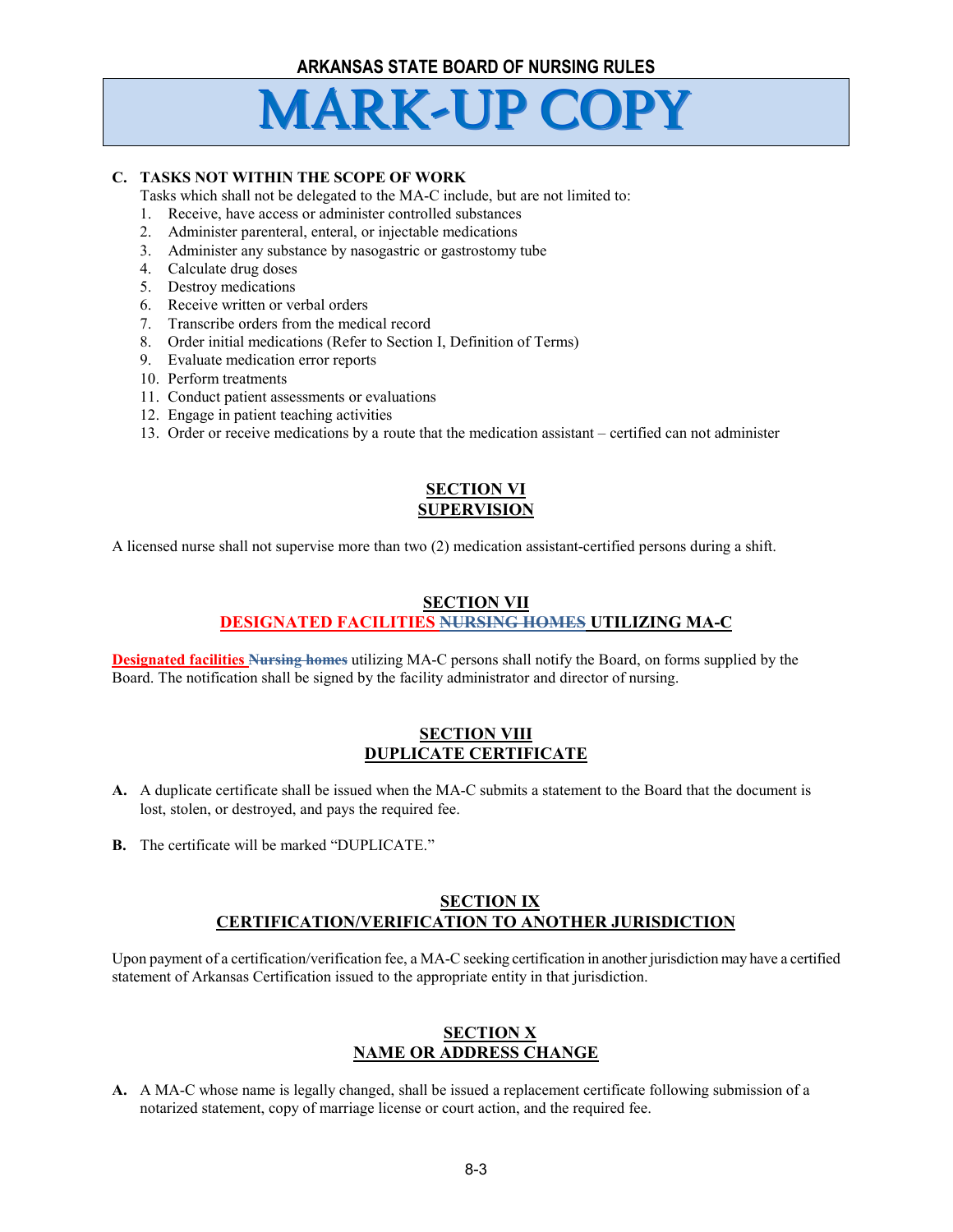**B.** A MA-C shall immediately notify the Board in writing of a change in mailing or residential address.

# **SECTION XI RENEWALS**

- **A.** Each person certified under the provisions of ACA §17-87-701 et. seq. shall renew certification biennially.
	- 1. Thirty (30) days prior to the expiration date, the Board shall mail a renewal notification to the last known address of each MA-C to whom a certificate was issued or renewed during the current period.
	- 2. An application shall be completed before the certification renewal is processed.
	- 3. The certificate holder must attest to being currently listed in good standing on the state's certified nurse aide registry, have completed the required continuing education, and are currently employed.
	- 4. The non refundable fee for renewal shall accompany the application.
	- 5. Pursuant to Act 996 of 2003 and upon written request and submission of appropriate documentation, members of the Armed Forces of the United States who are Arkansas residents and are ordered to active duty to a duty station located outside of this state shall be allowed an extension without penalty or assessment of a late fee for renewing the service member's certification. The extension shall be effective for the period that the service member is serving on active duty at a duty station located outside of this state and for a period not to exceed six months after the service member returns to the state.

# **B. EXPIRED CERTIFICATE**

- 1. The certificate is expired if not renewed by the expiration date.
- 2. Failure to receive the renewal notice at the last address of record in the Board office shall not relieve the MA-C of the responsibility for renewing the certificate by the expiration date.
- 3. Any MA-C whose certificate is expired shall file a renewal application and pay the current renewal fee and the late fee.
- 4. Any person practicing during the time the certificate has lapsed shall be considered to be providing services illegally and shall be subject to the penalties provided for violation of ACA §17-87-701 et seq.
- 5. When disciplinary proceedings have been initiated against a MA-C whose certificate has expired, the certificate shall not be reinstated until the proceedings have been completed.
- 6. A MA-C applying to reinstate an expired certificate to active status shall complete the continuing education requirements prior to reinstatement of the certificate and attest to being currently listed in good standing on the state's certified nurse aide registry.
- 7. If the expired period exceeds five (5) years, the person must repeat a medication assistant certified personnel training program approved by the Board and successfully pass a Board-approved certification examination.

# **SECTION XII CONTINUING EDUCATION**

Each person holding an active certificate or applying for reactivation of a certificate under the provisions as stated in these rules shall be required to complete certain continuing education requirements prior to certification renewal or reactivation.

# **A. DECLARATION OF COMPLIANCE**

Each MA-C shall declare his/her compliance with the requirements for continuing education at the time of certification renewal or reactivation. The declaration shall be made on the form supplied by the Board.

# **B. REQUIREMENTS**

1. A MA-C who holds an active certificate shall document completion of eight (8) contact hours of continuing education approved by Arkansas State Board of Nursing during each renewal period.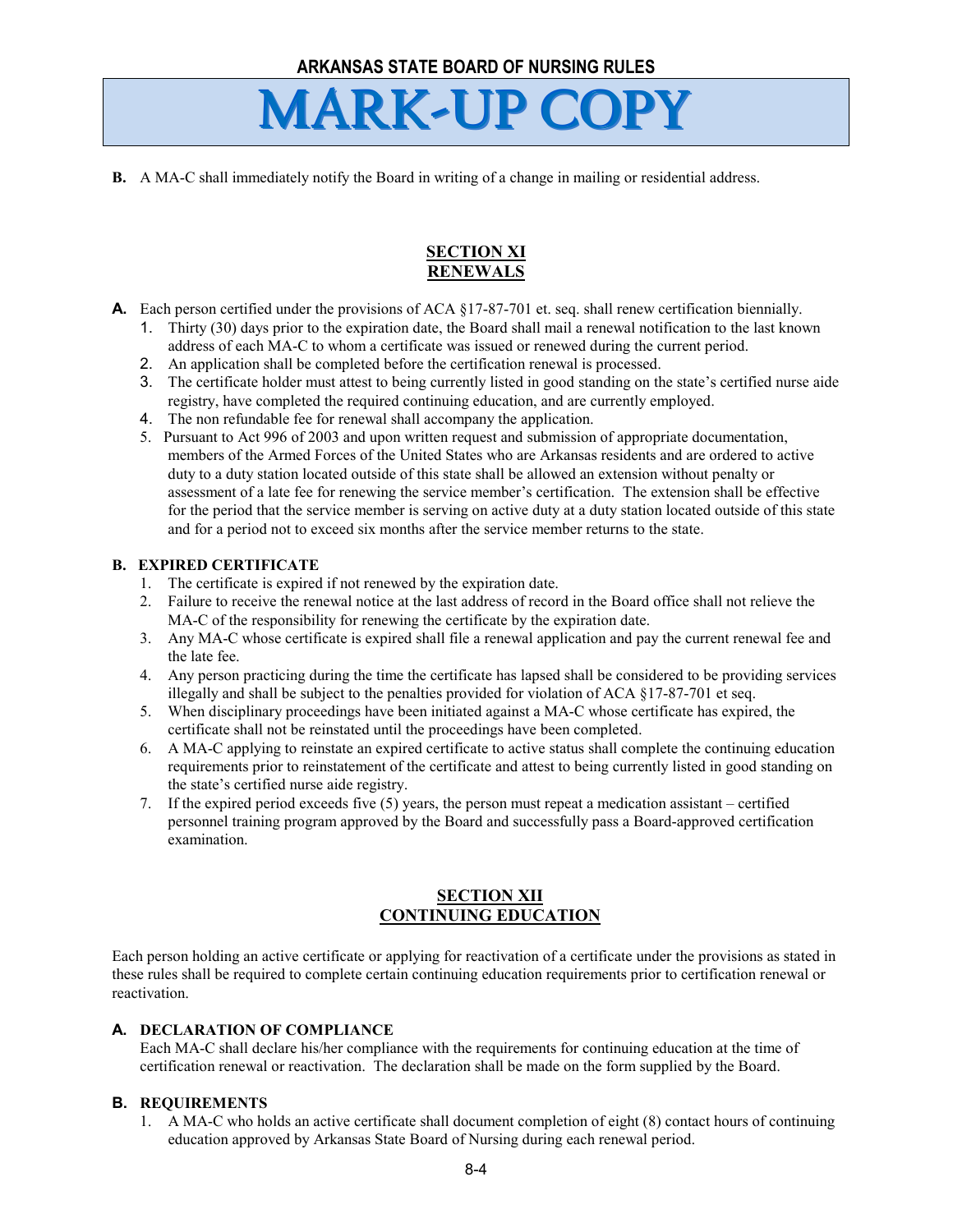

- 2. Expired certifications have no requirements for continuing education. Certification reactivation within two (2) years or less shall require documented completion of the following:
	- a. Ten (10) contact hours of continuing education related to medication administration within the past two (2) years approved by the Arkansas State Board of Nursing, and
	- b. Provide other evidence as requested by the Board.
- 3. Certification reactivation greater than two (2) years, but less than five (5) years shall require documented completion of the following;
	- a. Ten (10) contact hours of continuing education related to medication administration within the past two (2)years approved by the Arkansas State Board of Nursing, or a medication related academic course, and
	- b. Provide other evidence as requested by the Board.
- 4. Continuing education hours beyond the required contact hours shall not be carried over to the next renewal period.

# **C. RESPONSIBILITIES OF THE INDIVIDUAL CERTIFIED**

- 1. It shall be the responsibility of each MA-C to select and participate in those continuing education activities that will meet the criteria.
- 2. It shall be the MA-C's responsibility to maintain records of continuing education as well as documented proof such as original certificates of attendance, contact hour certificates, academic transcripts or grade slips, and to submit copies of this evidence when requested by the Board.
- 3. Records shall be maintained by the MA-C for a minimum of two (2) consecutive renewal periods or four (4) years.

#### **D. RECOGNITION OF PROVIDERS**

- 1. The Board shall approve all continuing education programs for the medication assistant-certified.
- 2. The Board shall work with the professional organizations, approved schools, and other providers of continuing educational programs to ensure that continuing education activities are available to MA-C's.

# **E. ACTIVITIES ACCEPTABLE FOR CONTINUING EDUCATION**

- 1. The educational activity shall be at least one (1) contact hour in length.
- 2. The content shall be medication related, relevant to the MA-C scope of work, and provide for educational growth.
- 3. If participation is in an academic course or other program in which grades are given, a grade equivalent of "C" or better shall be required, or "pass" on a pass/fail grading system.

# **F. ACTIVITIES WHICH ARE NOT ACCEPTABLE AS CONTINUING EDUCATION**

- 1. In-service programs. Activities intended to assist the MA-C to acquire, maintain, and/or increase the competence in fulfilling the assigned responsibilities specific to the expectations of the employer.
- 2. Orientation programs. A program by which new staff are introduced to the philosophy, goals, policies, procedures, role expectations, physical facilities, and special services in a specific work setting. Orientation is provided at the time of employment and at other times when changes in roles and responsibilities occur in a specific work setting.
- 3. Courses designed for lay people.

#### **G. INDIVIDUAL REVIEW OF A CONTINUING EDUCATION ACTIVITY PROVIDED BY A NON-RECOGNIZED AGENCY/ORGANIZATION**

#### 1. A MA-C may request an individual review by:

- a. Submitting an "Application for Individual Review".
- b. Paying a fee.
- 2. Approval of a non-recognized continuing educational activity shall be limited to the specific event under consideration.

#### **H. AUDITS**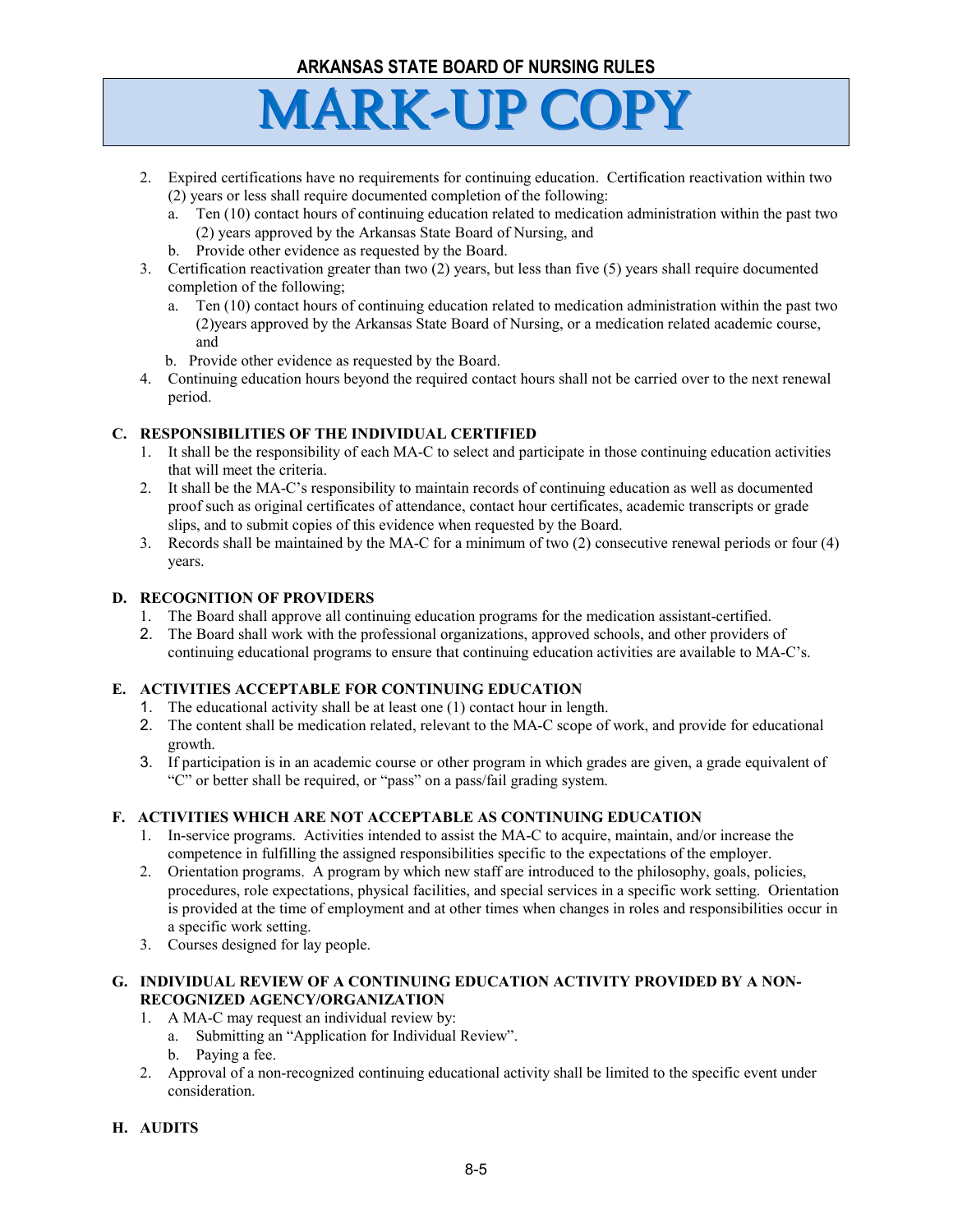- 1. The Board may perform random audits of MA-C's for compliance with the continuing education requirement.
- 2. If audited, the MA-C shall prove completion of the required continuing education during the twenty-four (24) months immediately preceding the renewal date, presenting photocopies of original certificates of completion to the Board.
- 3. MA-C shall provide evidence of continuing education requirements within thirty (30) calendar days from the mailing date of the audit notification letter sent from the Board to the last known address of the certified.
- 4. Certificate holders may be subject to disciplinary action by the Board if noncompliant with the audit.

# **I. FAILURE TO COMPLY**

- 1. Any MA-C who fails to complete continuing education or who falsely certifies completion of continuing education shall be subject to disciplinary action, non-renewal of the certificate, or both, pursuant to ACA §17-87-706 and ACA §17-87-707 (a)(1)(a) and (a)(5).
- 2. If the Board determines that a MA-C has failed to comply with continuing education requirements, the MA-C will:
	- a. Be allowed to meet continuing education requirements within ninety (90) days of notification of noncompliance.
	- b. Be assessed a late fee for each contact hour that requirements are not met after the ninety (90) day grace period and be issued a Letter of Reprimand. Failure to pay the fee may result in further disciplinary action.

# **SECTION XIII ENDORSEMENT**

- **A.** The Board may issue certification as a MA-C by endorsement to an applicant who has been licensed or certified as a MA-C under the laws of another state or territory, regardless of title if:
	- 1. In the opinion of the Board, the applicant meets the qualifications of MA-C in this state; and
	- 2. The Board recommends certification.

# **B. APPLICATION**

- 1. Applications must be completed, certified, signed by the applicant, and filed with the Board.
- 2. Endorsement verifications will be accepted from the state of original certification only.

# **C. FEE**

- 1. The endorsement fee must accompany the application.
- 2. The fees are not refundable.

# **SECTION XIV STANDARDS FOR TRAINING PROGRAMS**

# **A. NEW PROGRAM APPROVAL**

- 1. MA-C training programs shall be Board approved prior to implementation of the program.
- 2. The parent institution shall be a post secondary educational institution, hospital or consortium of such institutions which currently offers a nursing program, approved by the Board.
- 3. Approval
	- a. The institution shall submit a proposal that is signed by the appropriate administrative officers, and includes:
		- i. Evidence of adequate and appropriate faculty/resources to provide for the program and the requirements listed in this chapter.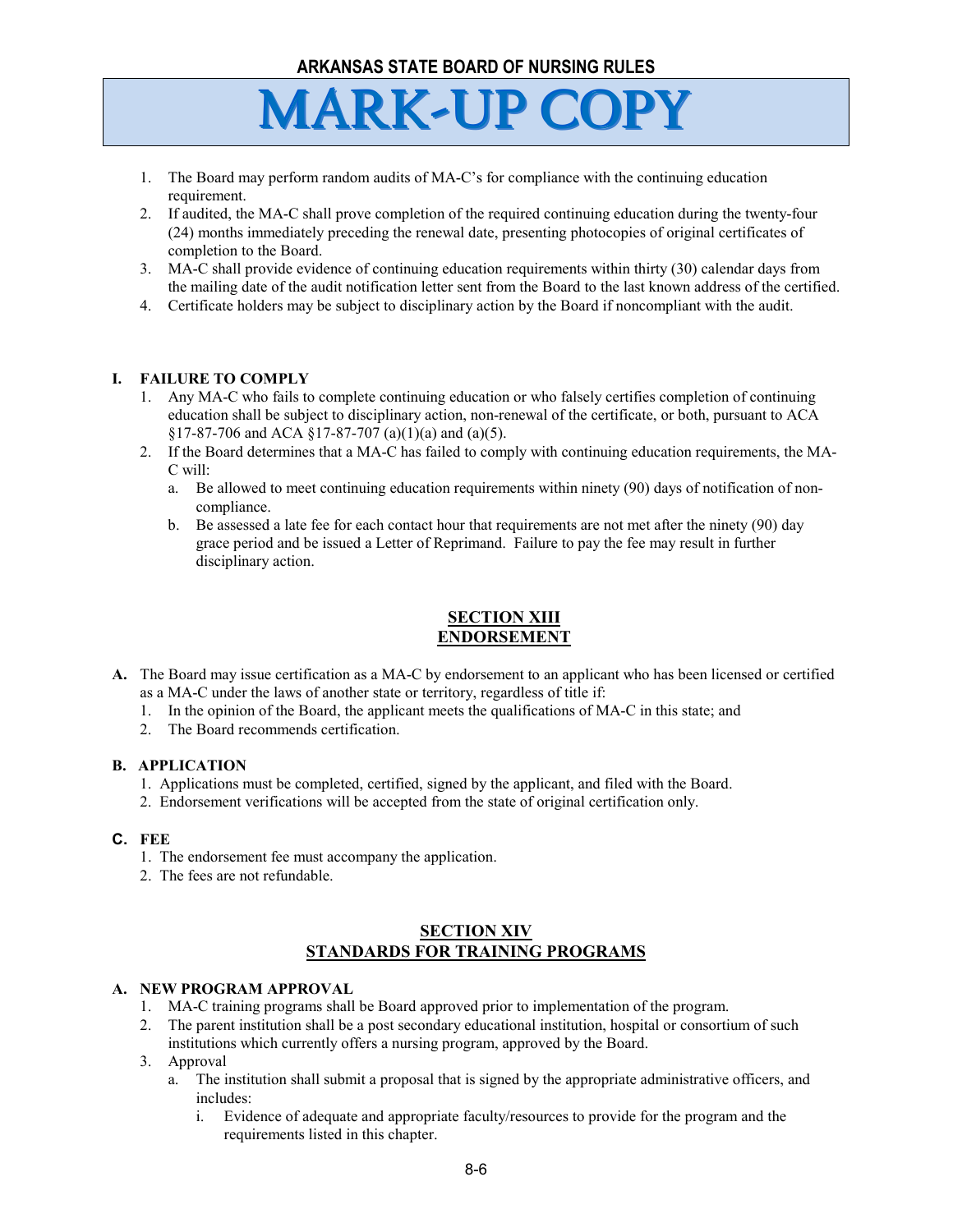- ii. A plan and timeline for meeting the program requirements.
- b. The Board shall conduct an initial survey
- c. The Board may grant, defer, or deny initial approval of the MA-C training program.
- d. After being granted approval, the institution may advertise and enroll students.

# **B. ESTABLISHED PROGRAM APPROVAL**

- 1. Continued Approval:
	- a. A survey will be conducted every five (5) years to review the program for continued compliance with the Standards. The survey report and documentation shall be submitted to the Board and reviewed.
	- b. The Board may grant or defer continued approval or place the program on conditional approval.
- 2. Conditional Approval:
	- a. If areas of non-compliance with standards are not corrected within the timeframe established by the Board, the Board shall award conditional approval.
	- b. The conditional approval status shall be in effect for a maximum of one (1) year to correct
	- noncompliance deviations from the Standards, unless otherwise determined by the Board.
- 3. The Board may grant continued conditional approval, full approval, or withdraw the MA-C training program's approval.
- 4. Satellite and Distance Learning sites shall be approved by the Board prior to implementation and shall meet the same standards as the parent program.

# **C. PROGRAM REQUIREMENTS**

- 1. Administration and Organization:
	- The parent institution shall be approved by the appropriate state body.
- 2. Financial Resources:

There shall be adequate financial support to provide stability, development and effective operation of the program.

- 3. Facilities:
	- a. Each program and satellite campus shall have a clinical skills laboratory equipped with necessary educational resources.
	- b. Classrooms and laboratories shall be:
		- i. Available at the scheduled time.
		- ii. Adequate in size for number of students.
		- iii. Climate controlled, ventilated, lighted, equipped with seating, furnishings, and equipment conducive to learning and program goals.
	- c. Adequate storage space shall be available.
	- d. Facilities shall be in compliance with applicable local, state, and federal rules and regulations related to safety and the Americans with Disabilities Act.
	- e. Offices:
		- i. There shall be adequate office space for instructors.
		- ii. There shall be secure space for records, files, equipment, and supplies.
		- iii. There shall be office equipment and supplies to meet the needs of faculty and clerical staff.
	- f. Clinical Facilities:
		- i. Nursing homes shall provide adequate clinical learning experiences to meet course objectives.
		- ii. Students shall receive orientation at each clinical site.
- 4. Personnel:
	- a. The program shall have at least one instructor.
	- b. The instructor shall hold a current unencumbered registered nurse license to practice in Arkansas with at least two (2) years clinical experience and/or education experience in a nursing home.
	- c. The program may have clinical instructors who shall be licensed to practice nursing in Arkansas and have at least one (1) year recent experience in a nursing home.
	- d. An instructor or preceptor shall be onsite and available at all times during the student's clinical experience.
	- e. There shall be secretarial and other support staff sufficient to meet the needs of the program.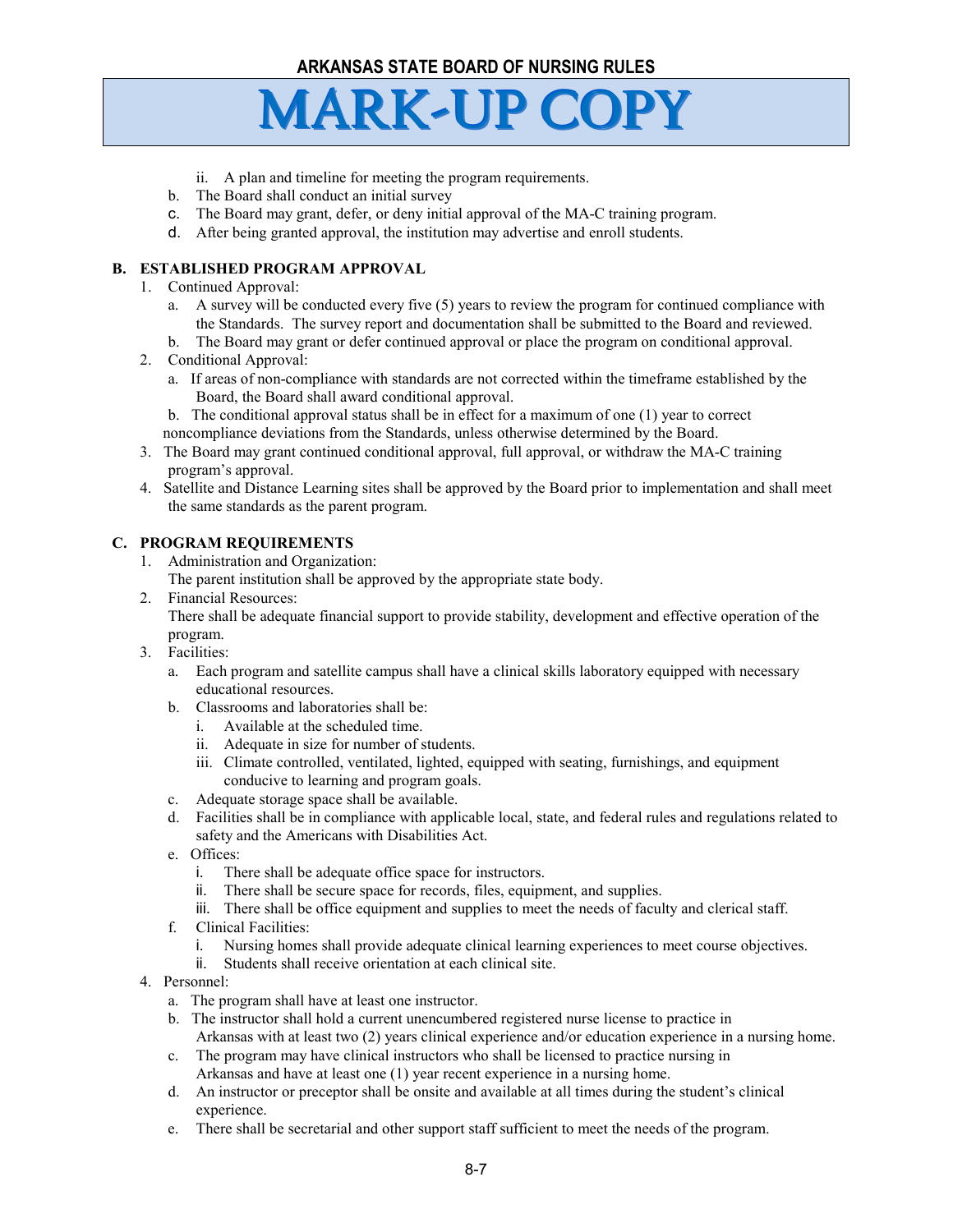# **MARK-UP COPY**

#### 5. Students:

There shall be written policies for admission, readmission, progression, and completion for students which includes documentation of the student's qualifications which comply with ACA §17-87-704.

- 6. Training Program:
	- a. The training program shall include curriculum and learning experiences essential for the expected entry level and scope of work of the MA-C.
	- b. The training program shall have at least one hundred (100) hours to include forty-five (45) hours of didactic study, fifteen (15) hours of skills lab practice, and forty (40) hours of supervised progressive clinical.
	- c. The didactic content shall include, but not be limited to:
		- i. Role and scope of work of the MA-C;
		- ii. The legal and ethical issues of medication administration;
		- iii. Principles of medication properties, uses, and action;
		- iv. Principles of medication administration including safety, infection control, communication, and documentation skills;
		- v. Appropriate reporting of changes in clients' condition.
	- d. The skills lab shall include activities which focus on elderly clients in a nursing home.
	- e. Consideration shall be given to safety, patient acuity, and the clinical area in determining the necessary faculty to student ratio for clinical experiences.
	- e. The faculty to student ratio shall be no greater than 1:6.
	- f. There shall be a supervised progressive clinical experience with the first twenty-four (24) hours under the direct supervision of the clinical instructor. A preceptor may supervise the remaining clinical hours.
- 7. Preceptors:
	- a. Preceptors shall be licensed to practice nursing in Arkansas and have at least one (1) year recent experience in a nursing home.
	- b. The ratio of preceptor to student shall not exceed 1:1.
	- c. There shall be written policies for the use of preceptors, that include:
		- i. Communications between the program and preceptor concerning students.
		- ii. Duties, roles, and responsibilities of the program, preceptor, and student.
		- iii. An evaluation process.
	- d. All preceptors shall be listed on the annual report.
- 8. Program Evaluation:
	- a. Appropriate records shall be maintained to assist in overall evaluation of the program.
	- b. Students shall evaluate the courses, instructors, preceptors, and clinical experience.
- 9. Records:
	- a. Current program records shall be safely stored in a secure area.
	- b. The final record of all students enrolled in the program shall be maintained according to the policies of the parent institution.
	- c. The final record shall:
		- i. Reflect courses taken and include information as indicated by the Board;
		- ii. Be an official documentation of program completion;
		- iii. Be printed on security paper or an official electronic document.
	- d. Permanent student records shall be safely stored to prevent loss by destruction and unauthorized use.

# **D. REPORTS, CERTIFICATION EXAMINATION PERFORMANCE, AND CLOSURE REPORTS**

- 1. Reports:
	- a. An annual report shall be submitted in a format and date determined by the Board.
	- b. The Board shall be notified in writing of changes affecting the program, including but not limited to:
		- i. Curriculum
		- ii. School name
		- iii. Instructor
		- iv. Ownership or merger of parent institution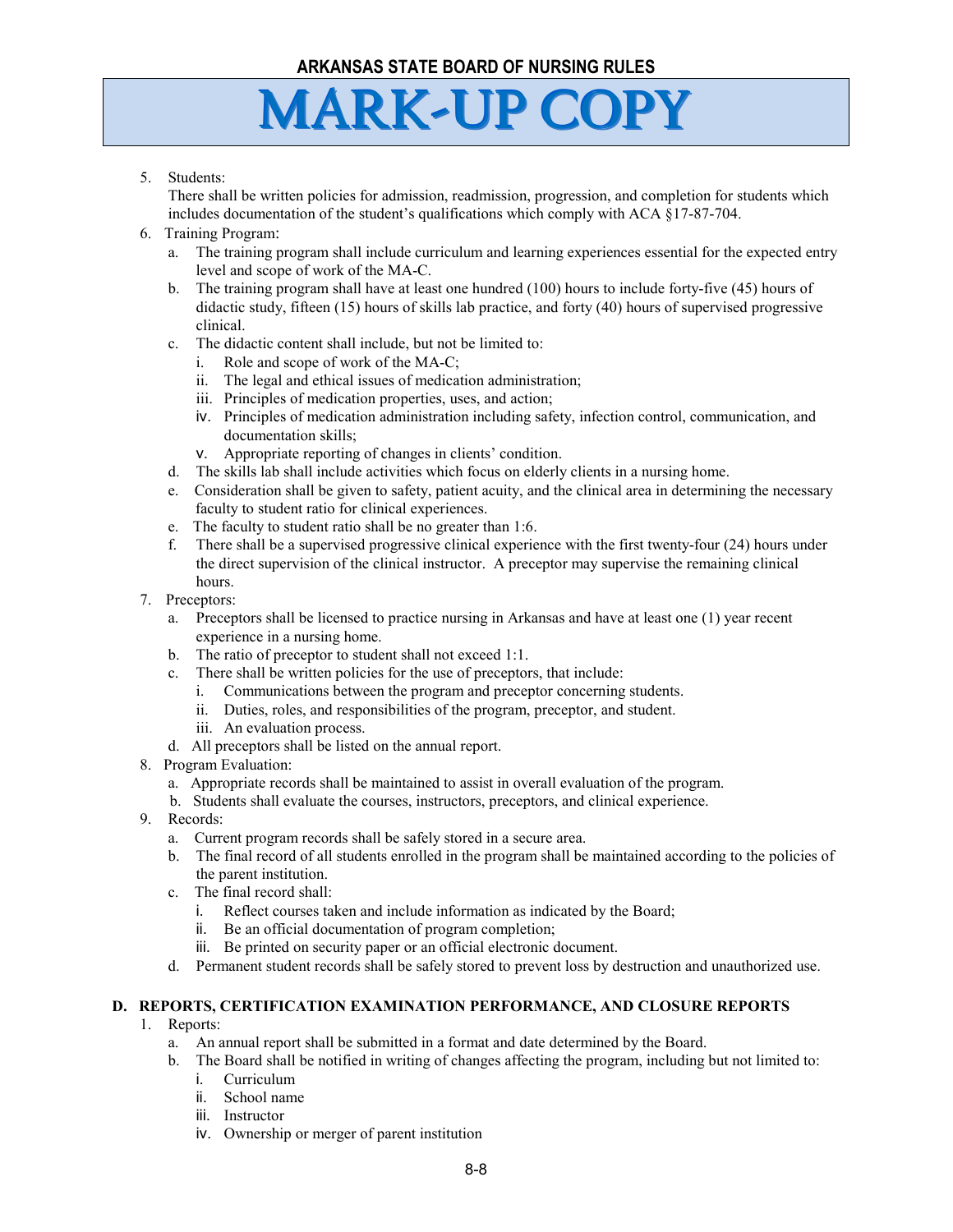# **MARK-UP COPY**

- c. Curriculum and program changes shall be approved by the Board prior to implementation.
- 2. Certification Examination Performance:
	- a. The program shall maintain a minimum pass rate of 75% for first-time certification examination candidates.
	- b. Any program with an annual pass rate below 75% shall be required to submit a plan and a progress report which includes evaluation and implementation of changes to the program to achieve the minimum pass rate.
- 3. Program Closure:
	- a. Voluntary:
		- i. The parent institution shall submit a letter of intent and plan for closure at least six (6) months prior to the closure.
		- ii. The Board shall approve the closure plan prior to implementation.
		- iii. All classes and clinical experiences shall be provided until current students complete the program.
		- iv. Records of a closed program shall be maintained by the parent institution. The institution shall notify the Board of arrangements for the storage of permanent student and graduate records.
		- b. Mandatory:
			- i. Upon Board determination that a program has failed to comply with educational standards and approval has been withdrawn, the parent institution shall receive written notification for closure of the program. The notification shall include a requirement for a plan for completion of currently enrolled students or transfer of students to another acceptable program.
			- ii. Records of a closed program shall be maintained by the parent institution. The institution shall notify the Board of arrangements for the storage of permanent student and graduate records.
		- c. Reapplication of Training Programs:
			- i. A closed program may submit reapplication for a MA-C Training Program after two (2) years.
			- ii. Reapplication shall follow same procedure as initial program applicant.

# **SECTION XV DISCIPLINE**

#### **A. GROUNDS FOR DISCIPLINE**

- 1. The Board shall have sole authority to deny, suspend, revoke, or limit any MA-C certification issued by the Board or applied for in accordance with the provisions of this chapter, or to otherwise discipline a MA-C upon proof that the person:
	- a. Has been found guilty of or pleads guilty or nolo contendere to:
		- i. Fraud or deceit in procuring or attempting to procure a MA-C certificate;
		- ii. Providing services as a MA-C without a valid certificate; or
		- iii. Committing a crime of moral turpitude.
	- b. Is unfit or incompetent by reason of negligence, habits, or other causes;
	- c. Is habitually intemperate or is addicted to the use of habit-forming drugs;
	- d. Is mentally incompetent;
	- e. Is guilty of unprofessional conduct;
	- f. Has had a certificate or registration revoked, suspended;
	- g. Has been placed on probation or under disciplinary order in any jurisdiction;
	- h. Has voluntarily surrendered a certification or registration and has not been reinstated in any jurisdiction; or
	- i. Has willfully or repeatedly violated any of the provisions of this chapter.
- 2. The Board shall refuse to issue or shall revoke the certification of any person who would be disqualified from employment under the provisions of ACA §20-33-205.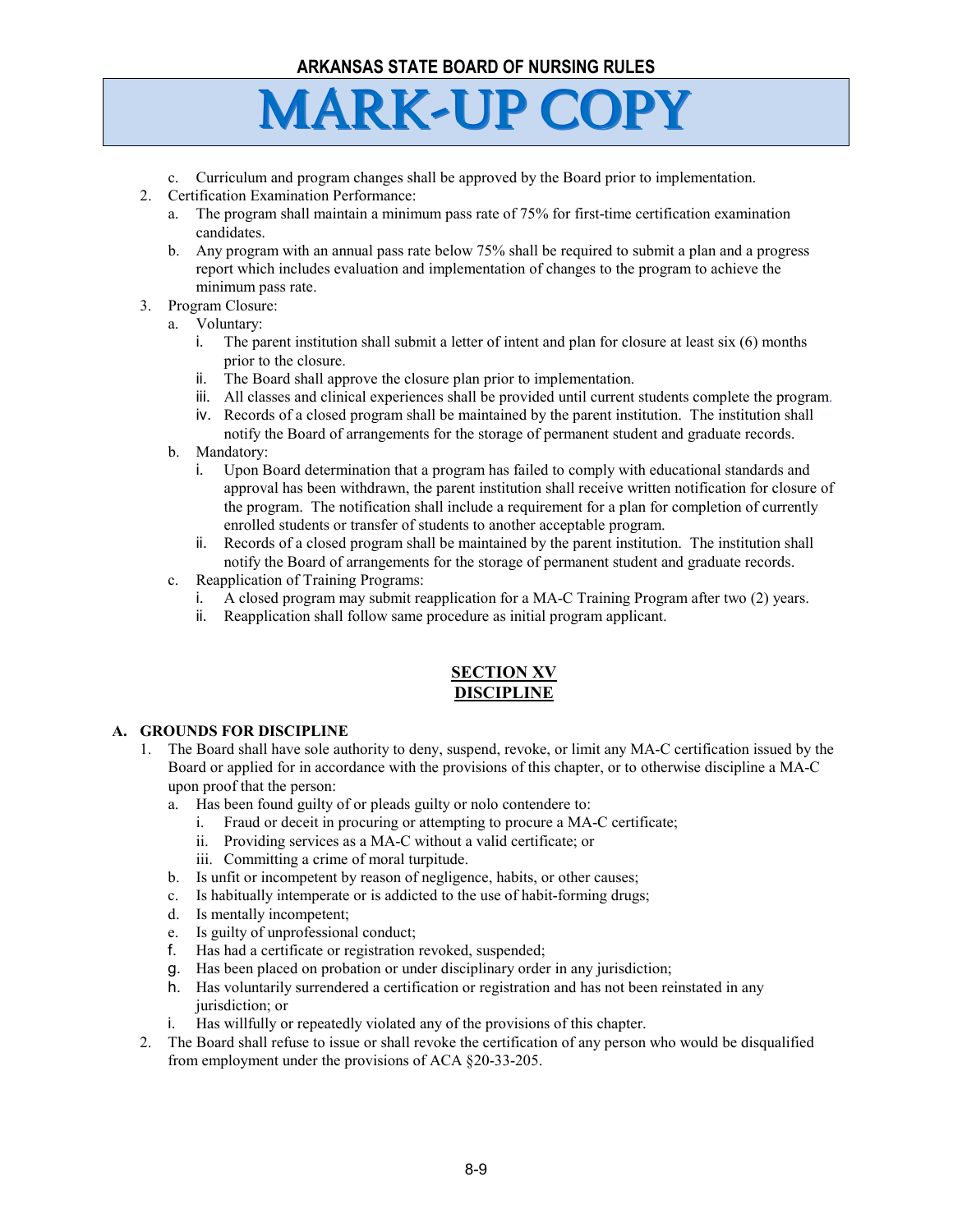#### **B. INVESTIGATIVE DETERMINATION, NOTICE OF FINDING**

The Arkansas State Board of Nursing shall have jurisdiction to investigate all cases of suspected violation of ACA §17-87-701 et. seq.

- 1. Upon completion of an investigation, the Arkansas State Board of Nursing shall determine that an allegation against a certificant is either:
	- a. Unfounded, a finding that shall be entered if the allegation is not supported by substantial evidence;
	- b. Founded, a finding that shall be entered if the allegation is supported by substantial evidence.
- 2. After making an investigative determination, the Arkansas State Board of Nursing shall provide notice of the following in writing to the certificant at the last known address of record:
	- a. The investigative determination;
	- b. The disciplinary action taken against the certificant;
	- c. Statement that the certificant with the founded report has the right to an administrative hearing upon a timely written request;
	- d. A statement that the written request for an administrative hearing shall be made to the Arkansas State Board of Nursing within thirty (30) days of receipt of the notice of determination.
	- e. The fact that the certificant has the right to be represented by an attorney at the certificant's own expense;
	- f. A statement that the certificant's failure to request an administrative hearing in writing within thirty (30) days from the date of receipt of the notice will result in submission of the investigative report, including the investigative determination, to all interested parties;
	- g. The consequences of a finding by substantial evidence through the administrative hearing process that violation of ACA §17-87-701 et seq has occurred.

#### **C. FINAL DETERMINATION OF FINDINGS**

If the Arkansas State Board of Nursing's investigative determination of founded is upheld during the administrative hearing process or if the offender does not make a timely appeal for or waives the right to an administrative hearing, the Board shall report the final investigative determination in writing to all interested parties.

#### **D**. **SUBPOENAS AND SUBPOENAS DUCES TECUM**

- 1. The Arkansas State Board of Nursing shall have the power to issue subpoenas and subpoenas duces tecum in connection with its investigations and hearings;
- 2. A Subpoena duces tecum may require any book, writing, document, or other paper or thing which is germane to an investigation or hearing conducted by the Board to be transmitted to the Board;
- 3. Service of subpoena shall be as provided by law for the service of subpoenas in civil cases in the circuit courts of this state, and the fees and mileage of officers serving the subpoenas and of witnesses appearing in answer to the subpoenas shall be the same as provided by law for proceedings in civil cases in the circuit courts of this state;
- 4. The Board shall issue a subpoena or subpoena duces tecum upon the request of any party to a hearing before the Board;
- 5. The fees and mileage of the officers serving the subpoena and of the witness shall be paid by the party at whose request a witness is subpoenaed;
- 6. In the event a person shall have been served with a subpoena or subpoena duces tecum as provided in this section and fails to comply therewith, the Board may apply to the circuit court of the county in which the Board is conducting its investigation or hearing for an order causing the arrest of the person and directing that the person be brought before the court;
- 7. The court shall have the power to punish the disobedient person for contempt as provided by law in the trial of civil cases in the circuit courts of this state.

# **E. CIVIL PENALTIES**

The Board may, after providing notice and a hearing, levy civil penalties in an amount not to exceed one thousand dollars (\$1,000.00) for each violation against those individuals or entities found to be in violation of this Chapter or Rules promulgated there under.

1. Each day of violation shall be a separate offense.